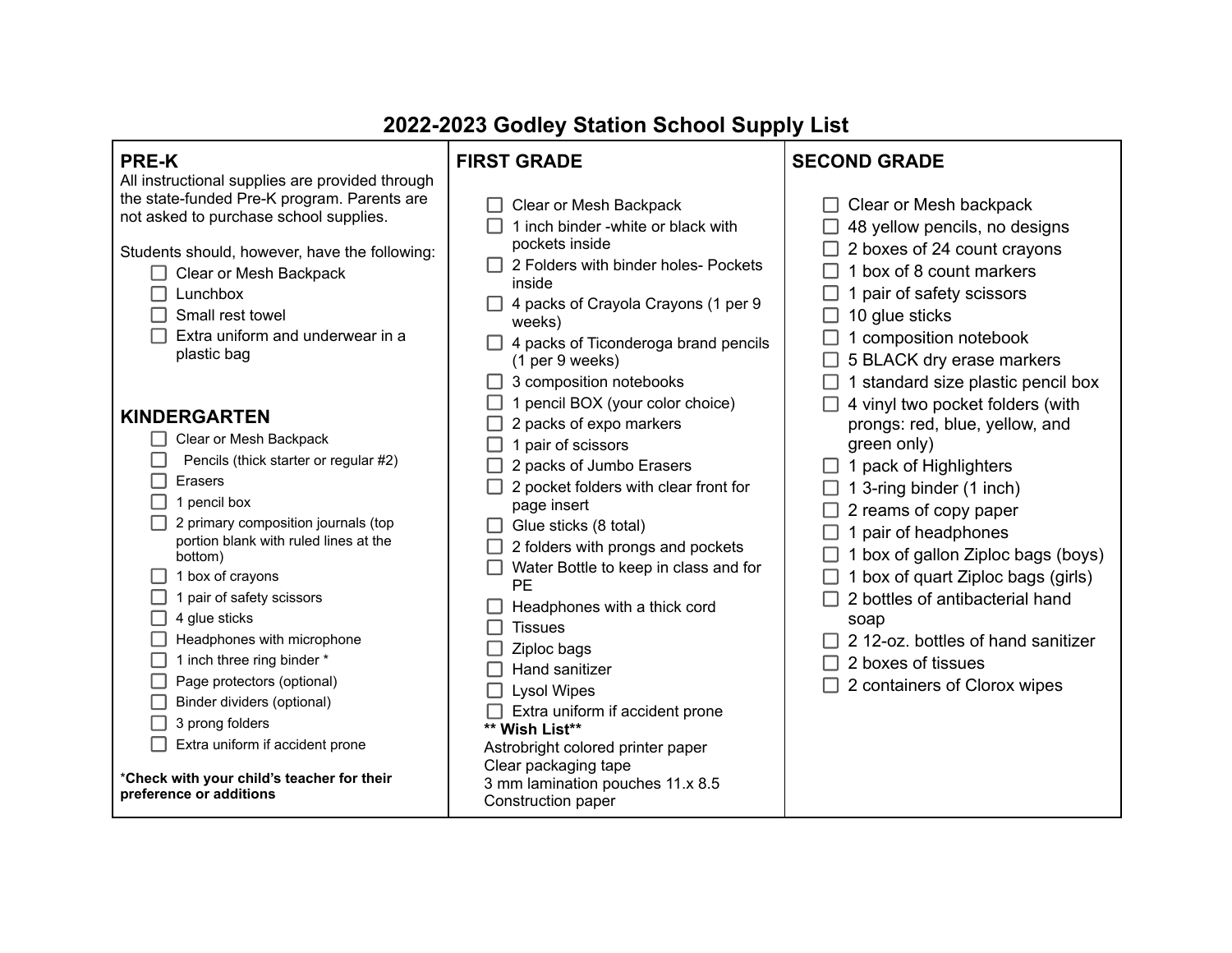## **THIRD GRADE FOURTH GRADE FIFTH GRADE**  $\Box$  Clear or Mesh backpack  $\Box$  Clear or Mesh backpack Clear or Mesh backpack  $\Box$  1 green vinyl 2-pocket folder without  $\Box$  4 two pocket folders with prongs 12ct - Pencils NO MECHANICAL (replenish prongs throughout the year)  $\Box$  24 Ticacondra pencils (no mechanical  $\Box$  6 2-pocket folders with prongs (red,  $\Box$  1 – pack of red and black pens pencils) blue, yellow, orange, purple, green)  $\Box$  4-6 – Composition Books  $\Box$  1 box of crayons  $\Box$  36 pencils, 1 pencil box  $\Box$  4 – 2 Pocket Plastic Folders WITH Prongs  $\Box$  1 pack of colored pencils  $\Box$  1 box of crayons or colored pencils  $\Box$  1 – 4 Pack Highlighters 1 pair of safety scissors  $\Box$  1 box of washable markers 1 – Box Crayons, Markers, OR Colored Pencils 6 glue sticks П  $\Box$  1 highlighter, any color  $\Box$  1 – Pencil Pouch  $\Box$  1 pack of highlighters  $\Box$  Large eraser  $\Box$  8 - Glue Sticks  $\Box$  1 ruler with inches and centimeters  $\Box$  1 pair of safety scissors □ 2 – Packs Wide Ruled Loose Leaf Paper  $\Box$  5 composition notebooks  $\Box$  4 glue sticks  $\Box$  1 – Pair Headphones OR Earbuds  $\Box$  1 1-inch 3 ring binder with pockets  $\Box$  4 composition notebooks  $\Box$  1 – Ream Copy Paper (20 lb.; 8.5 x 11)  $\Box$  1 pair of headphones  $\Box$  2 packs of wide ruled paper  $\Box$  1 – 4 Pack Black Expo Markers 1 pencil pouch (no pencil box)  $\Box$  1 box gallon size zip-lock baggies **Check With Teacher for Following:**  $\Box$  2 packs of loose-leaf paper (wide rule) D-ring/Zip-up Binder (boys)  $\Box$  2 single subject spiral notebook  $\Box$  1 box quart size zip-lock baggies  $\Box$  1 – Ruler  $\Box$  14-pack of dry erase markers (girls)  $\Box$  2 – Packs Index Cards  $\Box$  1 pack of index cards  $\Box$  2 boxes of tissue - optional  $\Box$  1 – Pair Scissors  $\Box$  1 pack of pink erasers  $\Box$  1 ream of copy paper - optional  $\Box$  1 – 1  $\frac{1}{2}$  - 2 in. binder for Eureka boxes of Kleenex  $\Box$  1 pair of headphones  $\Box$  1 – pack dividers  $\Box$  2 bottles of hand sanitizer  $\Box$  1 – bag of individual candy  $\Box$  2 boxes of disinfectant wipes  $\Box$  1 – Computer Mouse (NOT wireless)  $\Box$  1 box gallon size Ziploc bags (girls) **Preferred BUT Optional:**  $\Box$  1 box quart size Ziploc bags (boys)  $\Box$  2 – Bottles Hand Sanitizer  $\Box$  1 box of sandwich bags  $\Box$  1 – Box Band-Aids \*\*\*No individual pencil sharpeners\*\*\*  $\Box$  4 – Boxes Kleenex Tissue □ Containers Lysol/Clorox Wipes  $\Box$  3 – Cans Lysol Disinfectant Spray  $\Box$  1 – Additional Ream Copy Paper

## **2022-2023 Godley Station School Supply List**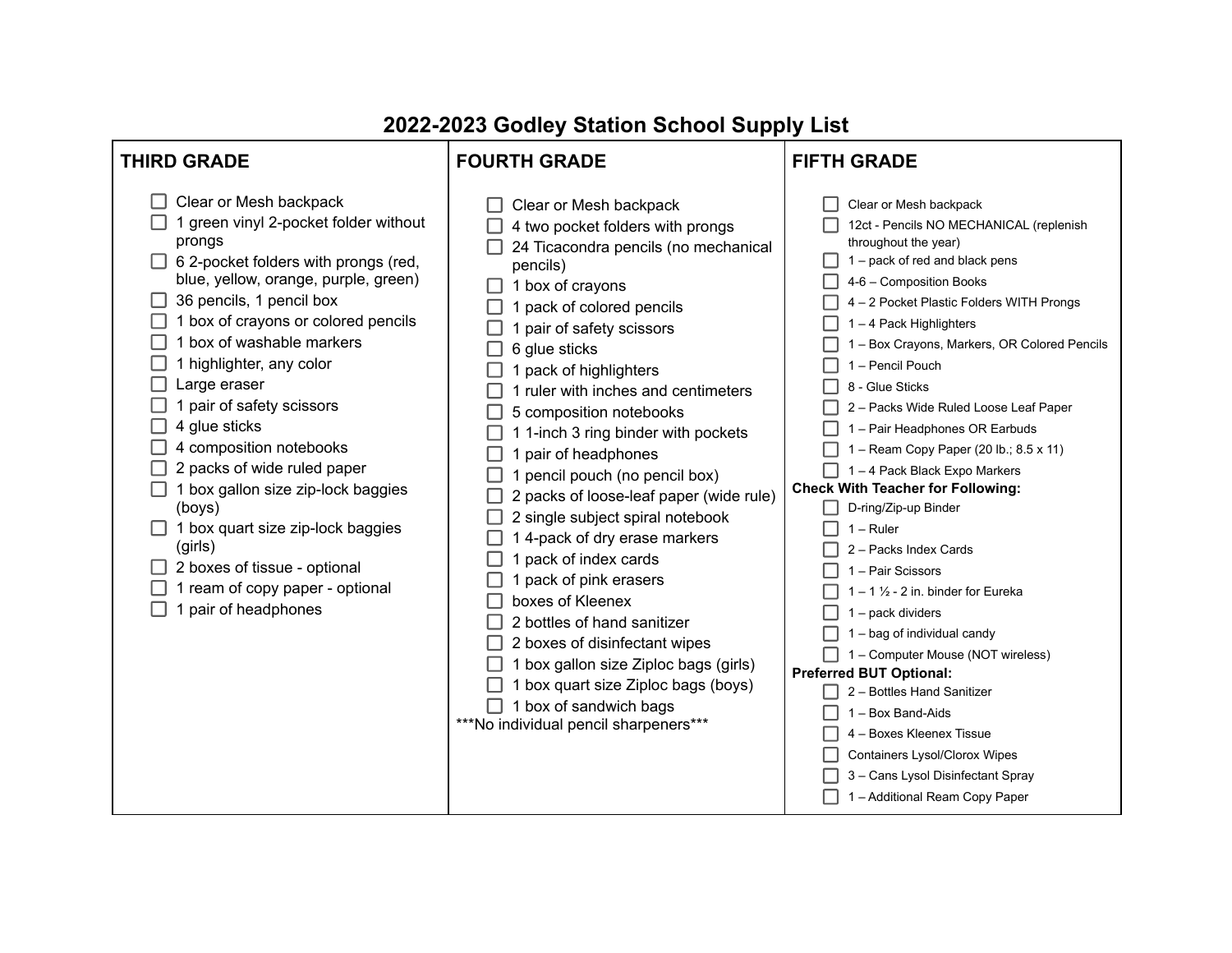| <b>SIXTH GRADE</b>                                                                                                                                                                                                                                                                                                                                                                                                                                                                                                                                                                                                                                                                                            | <b>SEVENTH GRADE</b>                                                                                                                                                                                                                                                                                                                                                                                                                                          | <b>EIGHTH GRADE</b>                                                                                                                                                                                                                                                                                                                                                                                                 |
|---------------------------------------------------------------------------------------------------------------------------------------------------------------------------------------------------------------------------------------------------------------------------------------------------------------------------------------------------------------------------------------------------------------------------------------------------------------------------------------------------------------------------------------------------------------------------------------------------------------------------------------------------------------------------------------------------------------|---------------------------------------------------------------------------------------------------------------------------------------------------------------------------------------------------------------------------------------------------------------------------------------------------------------------------------------------------------------------------------------------------------------------------------------------------------------|---------------------------------------------------------------------------------------------------------------------------------------------------------------------------------------------------------------------------------------------------------------------------------------------------------------------------------------------------------------------------------------------------------------------|
| Clear or Mesh backpack and gym bag<br>Pencils<br>1 box-colored pencils<br>1 box-colored markers – fine tip<br>1 ruler<br>2 erasers or 1 pack of cap erasers<br>Blue or black pens<br>Blue and Yellow Highlighters<br>3 composition notebooks<br>1 $1-\frac{1}{2}$ inch 3-ring binder with pockets<br>2 packs of notebook paper – wide rule<br>1 Handheld pencil sharpener with<br>cover<br>1 package wide dry erase markers<br>with eraser<br>1 package fine dry erase markers with<br>eraser<br>Wired Headphones for Chromebook<br>Computer mouse – if desired<br><b>Optional items below:</b><br>1 box of tissue<br>Sanitizing wipes<br>1 bottle of hand sanitizer<br>1 ream of copy paper (color or white) | Clear or mesh backpack<br><b>MATH</b><br>Pencils<br><b>Graph Paper</b><br>Protractors<br><b>Kleenex Tissues</b><br><b>Hand Sanitizer</b><br><b>ELA</b><br><b>College Ruled Paper</b><br>Paper Clips<br>Pencils<br><b>Sticky Notes</b><br><b>SOCIAL STUDIES</b><br>$\Box$ Pencils<br>Crayons<br><b>Colored Pencils</b><br><b>Colored Paper</b><br>Paper Clips<br>Scotch Tape<br>Stapler<br><b>Sticky Notes</b><br><b>Highlighters</b><br><b>Hand Sanitizer</b> | Clear or Mesh backpack<br>Pencils - Mechanical preferred<br><b>Erasers</b><br>1 box colored pencils<br>Colored markers<br>Blue or black pens<br>ear buds or headphones<br>4 composition notebooks<br>Wide ruled notebook paper<br>Graph paper<br>1 handheld pencil sharpened with<br>cover<br>Multicolored highlighters<br>Glue sticks<br><b>Scissors</b><br>Dry erase markers<br>Index cards<br>Tissues - optional |
|                                                                                                                                                                                                                                                                                                                                                                                                                                                                                                                                                                                                                                                                                                               | <b>SCIENCE</b><br>1" 3-ring binder<br>Wide ruled paper                                                                                                                                                                                                                                                                                                                                                                                                        |                                                                                                                                                                                                                                                                                                                                                                                                                     |

## **2022-2023 Godley Station School Supply List**